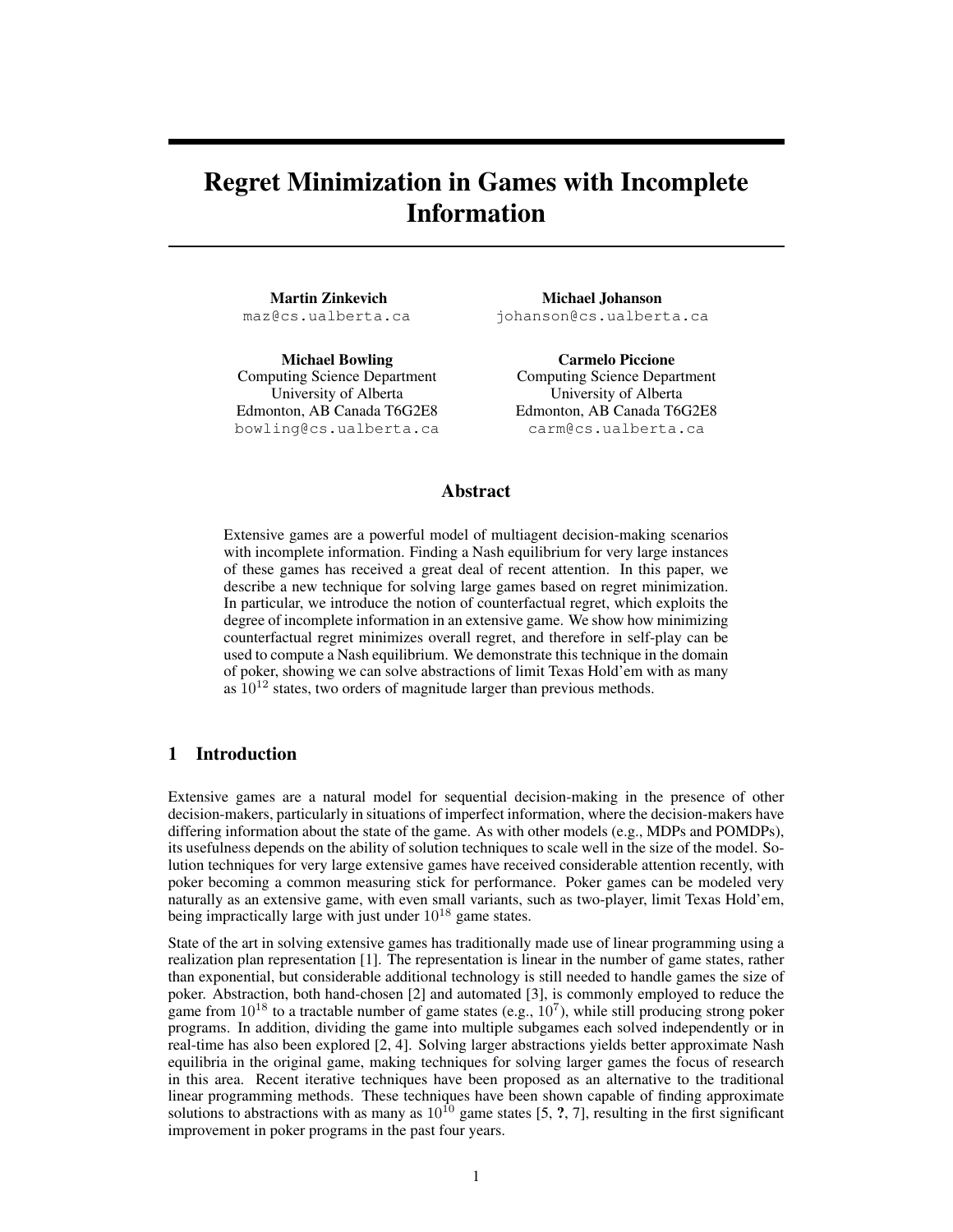In this paper we describe a new technique for finding approximate solutions to large extensive games. The technique is based on regret minimization, using a new concept called counterfactual regret. We show that minimizing counterfactual regret minimizes overall regret, and therefore can be used to compute a Nash equilibrium. We then present an algorithm for minimizing counterfactual regret in poker. We use the algorithm to solve poker abstractions with as many as  $10^{12}$  game states, two orders of magnitude larger than previous methods. We also show that this translates directly into an improvement in the strength of the resulting poker playing programs. We begin with a formal description of extensive games followed by an overview of regret minimization and its connections to Nash equilibria.

# 2 Extensive Games, Nash Equilibria, and Regret

Extensive games provide a general yet compact model of multiagent interaction, which explicitly represents the often sequential nature of these interactions. Before presenting the formal definition, we first give some intuitions. The core of an extensive game is a game tree just as in perfect information games (e.g., Chess or Go). Each non-terminal game state has an associated player choosing actions and every terminal state has associated payoffs for each of the players. The key difference is the additional constraint of information sets, which are sets of game states that the controlling player cannot distinguish and so must choose actions for all such states with the same distribution. In poker, for example, the first player to act does not know which cards the other players were dealt, and so all game states immediately following the deal where the first player holds the same cards would be in the same information set. We now describe the formal model as well as notation that will be useful later.

Definition 1 *[8, p. 200] a finite extensive game with imperfect information has the following components:* • *A finite set* N *of players.*

- *A finite set* H *of sequences, the possible histories of actions, such that the empty sequence is in* H *and every prefix of a sequence in* H *is also in* H.  $Z \subseteq H$  *are the terminal histories (those which are not a prefix of any other sequences).*  $A(h) = \{a : (h, a) \in H\}$  *are the actions available after a nonterminal history*  $h \in H$ ,
- A function P that assigns to each nonterminal history (each member of  $H\setminus Z$ ) a member of N ∪ {c}*.* P *is the player function.* P(h) *is the player who takes an action after the history h.* If  $P(h) = c$  then chance determines the action taken after history h.
- A function  $f_c$  that associates with every history h for which  $P(h) = c$  a probability mea*sure*  $f_c(\cdot|h)$  *on*  $A(h)$  ( $f_c(a|h)$  *is the probability that* a *occurs given* h, where each such *probability measure is independent of every other such measure.*
- For each player  $i \in N$  a partition  $\mathcal{I}_i$  of  $\{h \in H : P(h) = i\}$  with the property that  $A(h) = \overline{A(h')}$  whenever h and h' are in the same member of the partition. For  $I_i \in \mathcal{I}_i$ *we denote by*  $A(I_i)$  *the set*  $A(h)$  *and by*  $P(I_i)$  *the player*  $P(h)$  *for any*  $h \in I_i$ *.*  $\mathcal{I}_i$  *is the information partition of player i; a set*  $I_i \in \mathcal{I}_i$  *is an information set of player i.*
- For each player  $i \in N$  a utility function  $u_i$  from the terminal states Z to the reals **R**. If  $N = \{1, 2\}$  and  $u_1 = -u_2$ , it is a zero-sum extensive game. Define  $\Delta_{u,i} = \max_z u_i(z) - \Delta_{u,i}$  $\min_z u_i(z)$  *to be the range of utilities to player i.*

Note that the partitions of information as described can result in some odd and unrealistic situations where a player is forced to forget her own past decisions. If all players can recall their previous actions and the corresponding information sets, the game is said to be one of perfect recall. This work will focus on finite, zero-sum extensive games with perfect recall.

#### 2.1 Strategies

A strategy of player i  $\sigma_i$  in an extensive game is a function that assigns a distribution over  $A(I_i)$  to each  $I_i \in \mathcal{I}_i$ , and  $\Sigma_i$  is the set of strategies for player i. A **strategy profile**  $\sigma$  consists of a strategy for each player,  $\sigma_1, \sigma_2, \ldots$ , with  $\sigma_{-i}$  referring to all the strategies in  $\sigma$  except  $\sigma_i$ .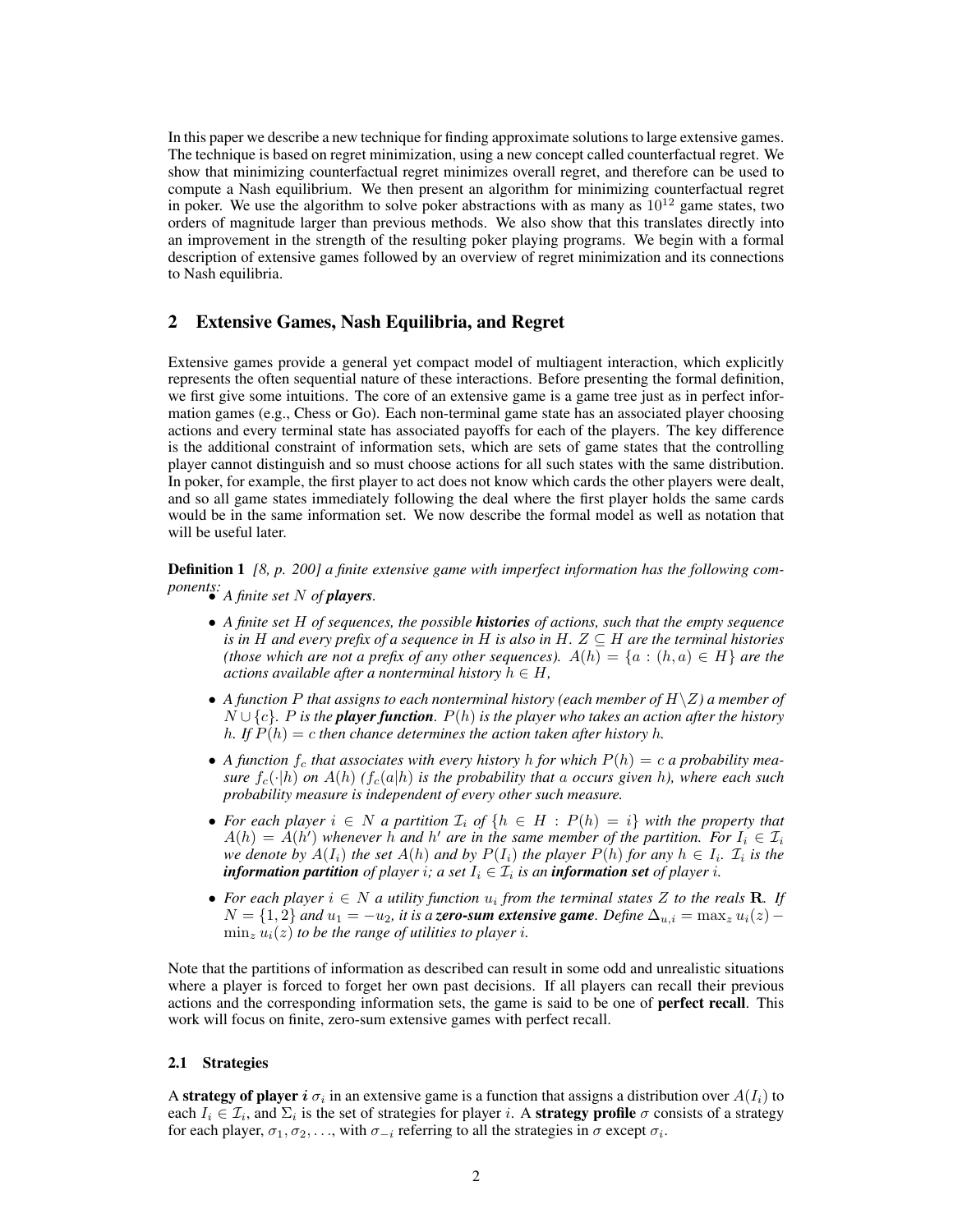Let  $\pi^{\sigma}(h)$  be the probability of history h occurring if players choose actions according to  $\sigma$ . We can decompose  $\pi^{\sigma} = \Pi_{i \in N \cup \{c\}} \pi_i^{\sigma}(h)$  into each player's contribution to this probability. Hence,  $\pi_i^{\sigma}(h)$ is the probability that if player i plays according to  $\sigma$  then for all histories h' that are a proper prefix of h with  $P(h') = i$ , player i takes the corresponding action in h. Let  $\pi_{-i}^{\sigma}(h)$  be the product of all players' contribution (including chance) except player *i*. For  $I \subseteq H$ , define  $\pi^{\sigma}(I) = \sum_{h \in I} \pi^{\sigma}(h)$ , as the probability of reaching a particular information set given  $\sigma$ , with  $\pi_i^{\sigma}(I)$  and  $\pi_{-i}^{\sigma}(I)$  defined similarly.

The overall value to player  $i$  of a strategy profile is then the expected payoff of the resulting terminal node,  $u_i(\sigma) = \sum_{h \in \mathbb{Z}} u_i(h) \pi^{\sigma}(h)$ .

### 2.2 Nash Equilibrium

The traditional solution concept of a two-player extensive game is that of a Nash equilibrium. A **Nash equilibrium** is a strategy profile  $\sigma$  where

$$
u_1(\sigma) \ge \max_{\sigma_1' \in \Sigma_1} u_1(\sigma_1', \sigma_2) \qquad u_2(\sigma) \ge \max_{\sigma_2' \in \Sigma_2} u_2(\sigma_1, \sigma_2'). \tag{1}
$$

An approximation of a Nash equilibrium or  $\epsilon$ -Nash equilibrium is a strategy profile  $\sigma$  where

$$
u_1(\sigma) + \epsilon \ge \max_{\sigma_1' \in \Sigma_1} u_1(\sigma_1', \sigma_2) \qquad u_2(\sigma) + \epsilon \ge \max_{\sigma_2' \in \Sigma_2} u_2(\sigma_1, \sigma_2'). \qquad (2)
$$

#### 2.3 Regret Minimization

Regret is an online learning concept that has triggered a family of powerful learning algorithms. To define this concept, first consider repeatedly playing an extensive game. Let  $\sigma_i^t$  be the strategy used by player i on round t. The **average overall regret** of player i at time  $T$  is:

$$
R_i^T = \frac{1}{T} \max_{\sigma_i^* \in \Sigma_i} \sum_{t=1}^T \left( u_i(\sigma_i^*, \sigma_{-i}^t) - u_i(\sigma^t) \right)
$$
(3)

Moreover, define  $\bar{\sigma}_i^t$  to be the average strategy for player i from time 1 to T. In particular, for each information set  $I \in \mathcal{I}_i$ , for each  $a \in A(I)$ , define:

$$
\bar{\sigma}_i^t(I)(a) = \frac{\sum_{t=1}^T \pi_i^{\sigma^t}(I)\sigma^t(I)(a)}{\sum_{t=1}^T \pi_i^{\sigma^t}(I)}.
$$
\n(4)

There is a well-known connection between regret and the Nash equilibrium solution concept.

**Theorem 2** In a zero-sum game at time  $T$ , if both player's average overall regret is less than  $\epsilon$ , then  $\bar{\sigma}^T$  is a  $2\epsilon$  equilibrium.

An algorithm for selecting  $\sigma_i^t$  for player i is regret minimizing if player i's average overall regret (regardless of the sequence  $\sigma_{-i}^t$ ) goes to zero as t goes to infinity. As a result, regret minimizing algorithms in self-play can be used as a technique for computing an approximate Nash equilibrium. Moreover, an algorithm's bounds on the average overall regret bounds the rate of convergence of the approximation.

Traditionally, regret minimization has focused on bandit problems more akin to normal-form games. Although it is conceptually possible to convert any finite extensive game to an equivalent normalform game, the exponential increase in the size of the representation makes the use of regret algorithms on the resulting game impractical. Recently, Gordon has introduced the Lagrangian Hedging (LH) family of algorithms, which can be used to minimize regret in extensive games by working with the realization plan representation [5]. We also propose a regret minimization procedure that exploits the compactness of the extensive game. However, our technique doesn't require the costly quadratic programming optimization needed with LH allowing it to scale more easily, while achieving even tighter regret bounds.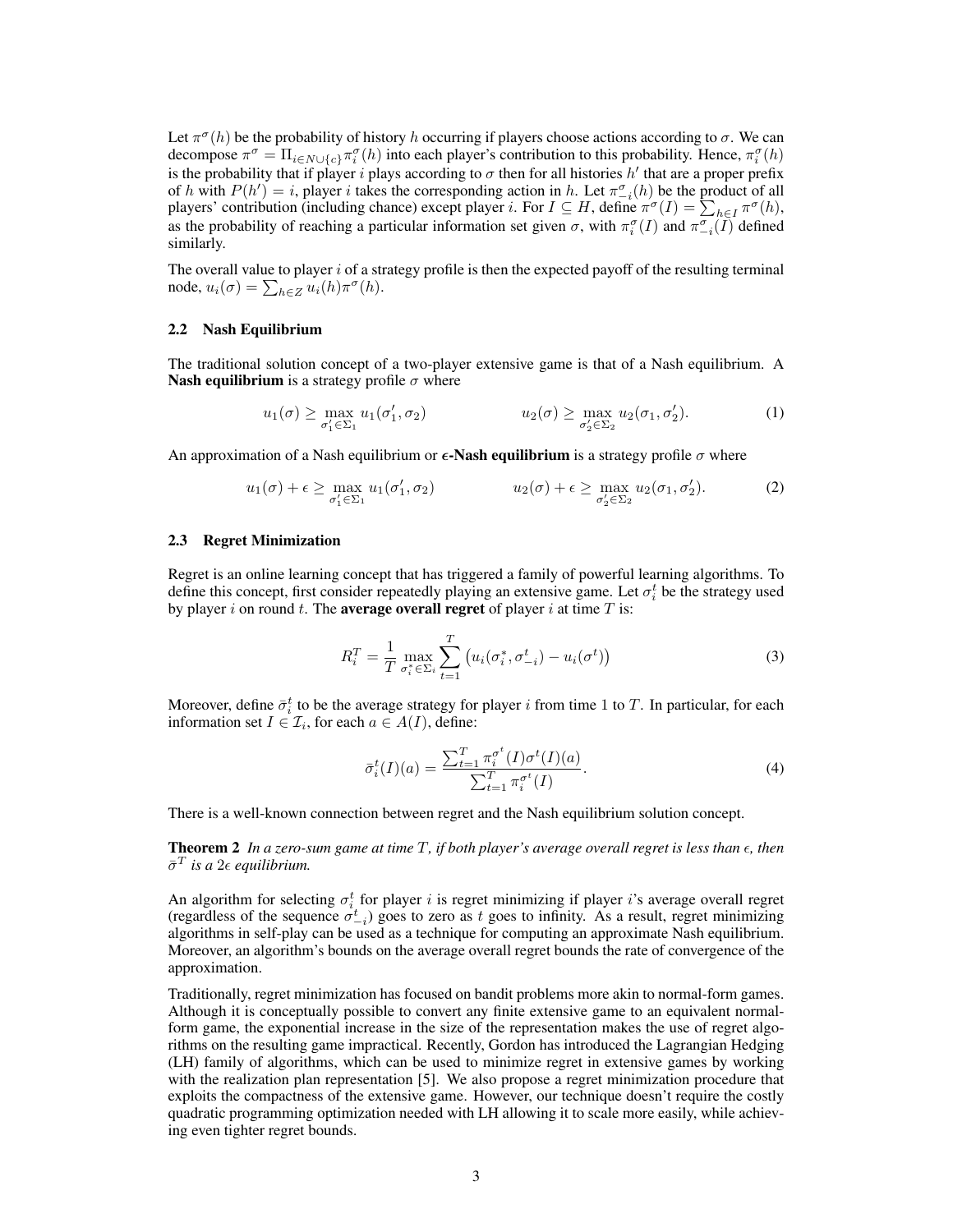# 3 Counterfactual Regret

The fundamental idea of our approach is to decompose overall regret into a set of additive regret terms, which can be minimized independently. In particular, we introduce a new regret concept for extensive games called counterfactual regret, which is defined on an individual information set. We show that overall regret is bounded by the sum of counterfactual regret, and also show how counterfactual regret can be minimized at each information set independently.

We begin by considering one particular information set  $I \in \mathcal{I}_i$  and player i's choices made in that information set. Define  $u_i(\sigma, h)$  to be the expected utility given that the history h is reached and then all players play using strategy  $\sigma$ . Define **counterfactual utility**  $u_i(\sigma, I)$  to be the expected utility given that information set I is reached and all players play using strategy  $\sigma$  except that player *i* plays to reach I, formally if  $\pi^{\sigma}(h, h')$  is the probability of going from history h to history h', then:

$$
u_i(\sigma, I) = \frac{\sum_{h \in I, h' \in Z} \pi_{-i}^{\sigma}(h) \pi^{\sigma}(h, h') u_i(h')}{\pi_{-i}^{\sigma}(I)} \tag{5}
$$

Finally, for all  $a \in A(I)$ , define  $\sigma|_{I\to a}$  to be a strategy profile identical to  $\sigma$  except that player i always chooses action  $\alpha$  when in information set  $I$ . The **immediate counterfactual regret** is:

$$
R_{i,\text{imm}}^T(I) = \frac{1}{T} \max_{a \in A(I)} \sum_{t=1}^T \pi_{-i}^{\sigma^t}(I) \left( u_i(\sigma^t |_{I \to a}, I) - u_i(\sigma^t, I) \right) \tag{6}
$$

Intuitively, this is the player's regret in its decisions at information set  $I$  in terms of counterfactual utility, with an additional weighting term for the counterfactual probability that  $I$  would be reached on that round *if the player had tried to do so.* As we will often be most concerned about regret when it is positive, let  $R_{i, \text{imm}}^{T,+}(I) = \max(R_{i, \text{imm}}^T(I), 0)$  be the positive portion of immediate counterfactual regret.

We can now state our first key result.

**Theorem 3**  $R_i^T \le \sum_{I \in \mathcal{I}_i} R_{i,\text{imm}}^{T,+}(I)$ 

The proof is in the appendix. Since minimizing immediate counterfactual regret minimizes the overall regret, it enables us to find an approximate Nash equilibrium if we can only minimize the immediate counterfactual regret.

The key feature of immediate counterfactual regret is that it can be minimized by controlling only  $\sigma_i(I)$ . To this end, we can use Blackwell's algorithm for approachability to minimize this regret independently on each information set. In particular, we maintain for all  $I \in \mathcal{I}_i$ , for all  $a \in A(I)$ :

$$
R_i^T(I, a) = \frac{1}{T} \sum_{t=1}^T \pi_{-i}^{\sigma^t}(I) \left( u_i(\sigma^t |_{I \to a}, I) - u_i(\sigma^t, I) \right)
$$
(7)

Define  $R_i^{T,+}(I,a) = \max(R_i^{T}(I,a), 0)$ , then the strategy for time  $T + 1$  is:

$$
\sigma_i^{T+1}(I)(a) = \begin{cases} \frac{R_i^{T,+}(I,a)}{\sum_{a \in A(I)} R_i^{T,+}(I,a)} & \text{if } \sum_{a \in A(I)} R_i^{T,+}(I,a) > 0\\ \frac{1}{|A(I)|} & \text{otherwise.} \end{cases}
$$
(8)

In other words, actions are selected in proportion to the amount of positive counterfactual regret for not playing that action. If no actions have any positive counterfactual regret, then the action is selected randomly. This leads us to our second key result.

**Theorem 4** If player i selects actions according to Equation 8 then  $R_{i,\text{imm}}^T(I) \leq \Delta_{u,i}\sqrt{|A_i|}/n$ √ cording to Equation 8 then  $R_{i,\text{imm}}^T(I) \leq \Delta_{u,i}\sqrt{|A_i|}/\sqrt{T}$ and consequently  $R_i^T \leq \Delta_{u,i} |\mathcal{I}_i| \sqrt{|A_i|}/\sqrt{T}$  where  $|A_i| = \max_{h:P(h)=i} |A(h)|$ .

The proof is in the appendix. This result establishes that the strategy in Equation 8 can be used in self-play to compute a Nash equilibrium. In addition, the bound on the average overall regret is linear in the number of information sets. These are similar bounds to what's achievable by Gordon's Lagrangian Hedging algorithms. Meanwhile, minimizing counterfactual regret does not require a costly quadratic program projection on each iteration. In the next section we demonstrate our technique in the domain of poker.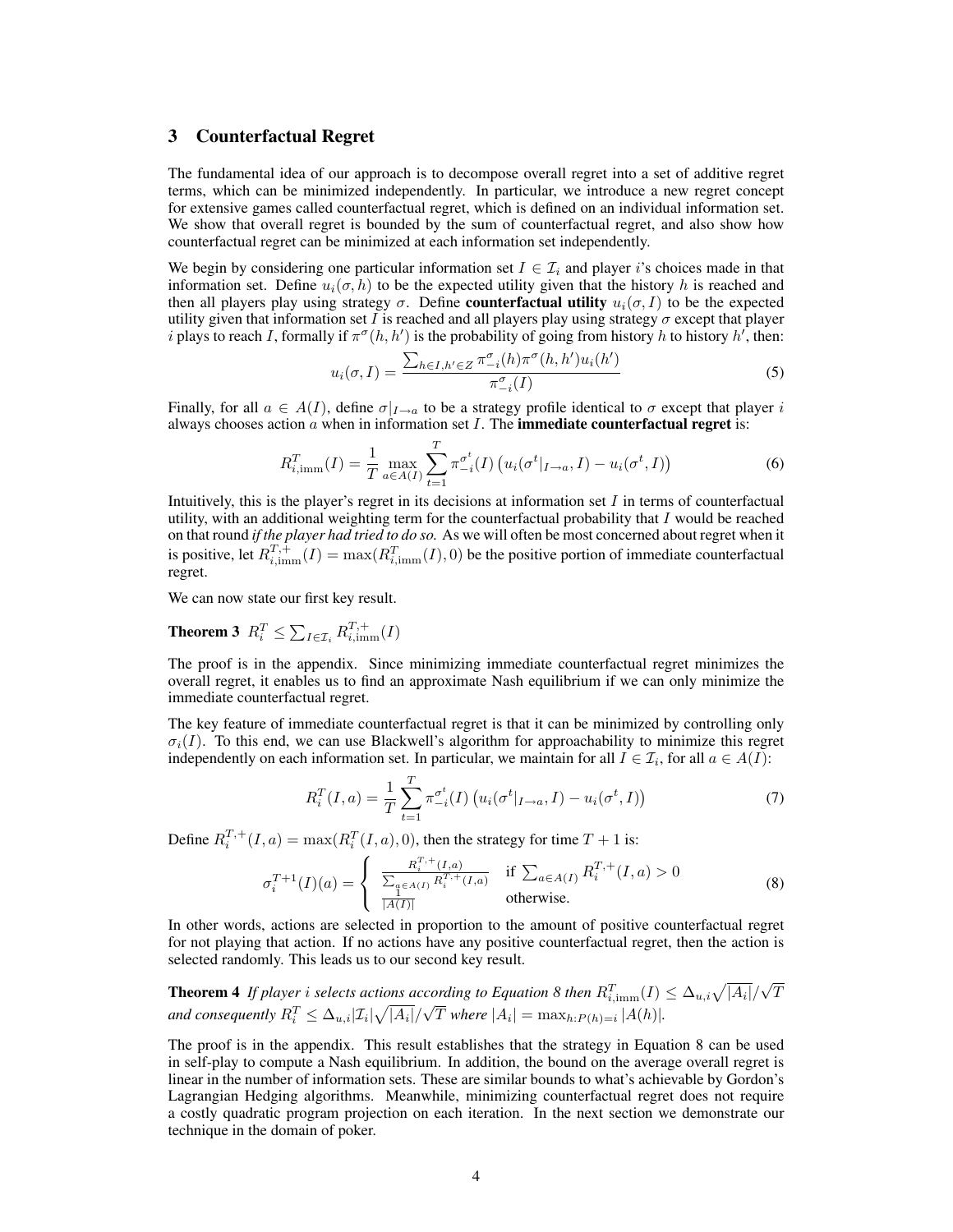# 4 Application To Poker

We now describe how we use counterfactual regret minimization to compute a near equilibrium solution in the domain of poker. The poker variant we focus on is heads-up limit Texas Hold'em, as it is used in the AAAI Computer Poker Competition [9]. The game consists of two players (zero-sum), four rounds of cards being dealt, and four rounds of betting, and has just under  $10^{18}$ game states [2]. As with all previous work on this domain, we will first abstract the game and find an equilibrium of the abstracted game. In the terminology of extensive games, we will merge information sets; in the terminology of poker, we will bucket card sequences. The quality of the resulting near equilibrium solution depends on the coarseness of the abstraction. In general, the less abstraction used, the higher the quality of the resulting strategy. Hence, the ability to solve a larger game means less abstraction is required, translating into a stronger poker playing program.

## 4.1 Abstraction

The goal of abstraction is to reduce the number of information sets for each player to a tractable size such that the abstract game can be solved. Early poker abstractions [2, 4] involved limiting the possible sequences of bets, e.g., only allowing three bets per round, or replacing all first-round decisions with a fixed policy. More recently, abstractions involving full four round games with the full four bets per round have proven to be a significant improvement  $[7, ?]$ . We also will keep the full game's betting structure and focus abstraction on the dealt cards.

Our abstraction groups together observed card sequences based on a metric called hand strength squared. Hand strength is the expected probability of winning<sup>1</sup> given only the cards a player has seen. This was used a great deal in previous work on abstraction [2, 4]. Hand strength squared is the expected square of the hand strength after the last card is revealed, given only the cards a player has seen. Intuitively, hand strength squared is similar to hand strength but gives a bonus to card sequences whose eventual hand strength has higher variance. Higher variance is preferred as it means the player eventually will be more certain about their ultimate chances of winning prior to a showdown. More importantly, we will show in Section 5 that this metric for abstraction results in stronger poker strategies.

The final abstraction is generated by partitioning card sequences based on the hand strength squared metric. First, all round-one card sequences (i.e., all private card holdings) are partitioned into ten equally sized buckets based upon the metric. Then, all round-two card sequences *that shared a round-one bucket* are partitioned into ten equally sized buckets based on the metric now applied at round two. Thus, a partition of card sequences in round two is a pair of numbers: its bucket in the previous round and its bucket in the current round given its bucket in the previous round. This is repeated after reach round, continuing to partition card sequences that agreed on the previous rounds' buckets into ten equally sized buckets based on the metric applied in that round. Thus, card sequences are partitioned into **bucket sequences**: a bucket from  $\{1, \ldots 10\}$  for each round. The resulting abstract game has approximately  $1.65 \times 10^{12}$  game states, and  $5.73 \times 10^{7}$  information sets. In the full game of poker, there are approximately  $9.17 \times 10^{17}$  game states and  $3.19 \times 10^{14}$ information sets. So although this represents a significant abstraction on the original game it is two orders of magnitude larger than previously solved abstractions.

#### 4.2 Minimizing Counterfactual Regret

Now that we have specified an abstraction, we can use counterfactual regret minimization to compute an approximate equilibrium for this game. The basic procedure involves having two players repeatedly play the game using the counterfactual regret minimizing strategy from Equation 8. After T repetitions of the game, or simply *iterations*, we return  $(\bar{\sigma}_1^T, \bar{\sigma}_2^T)$  as the resulting approximate equilibrium. Repeated play requires storing  $R_i^t(I, a)$  for every information set I and action a, and updating it after each iteration.<sup>2</sup>

<sup>&</sup>lt;sup>1</sup>Where a tie is considered "half a win"

<sup>&</sup>lt;sup>2</sup>The bound from Theorem 4 for the basic procedure can actually be made significantly tighter in the specific case of poker. In the appendix, we show that the bound for poker is actually independent of the size of the card abstraction.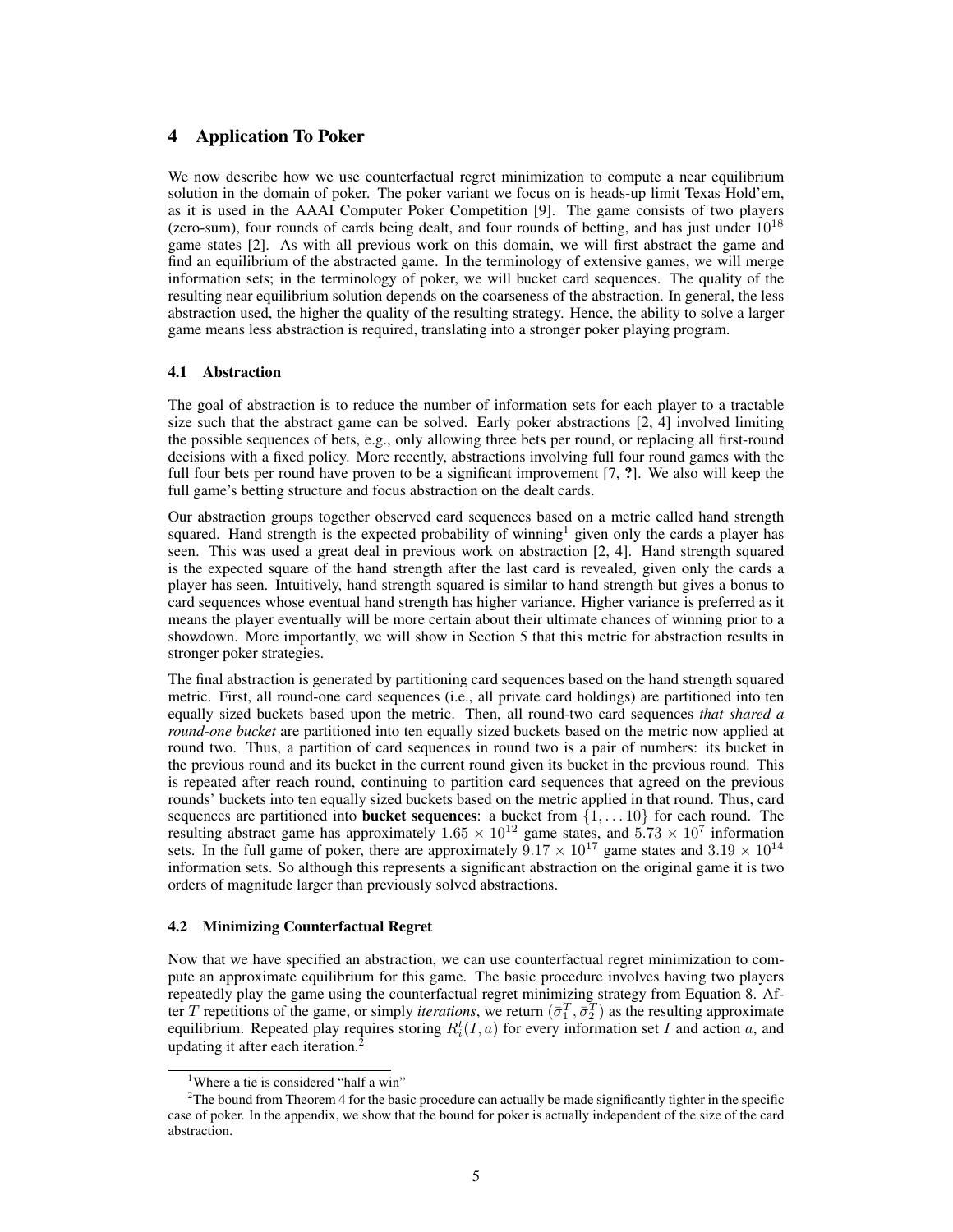For our experiments, we actually use a variation of this basic procedure, which exploits the fact that our abstraction has a small number of information sets relative to the number of game states. Although each information set is crucial, many consist of a hundred or more individual histories. This fact suggests it may be possible to get a good idea of the correct behavior for an information set by only sampling a fraction of the associated game states. In particular, for each iteration, we sample deterministic actions for the chance player. Thus,  $\sigma_c^t$  is set to be a deterministic strategy, but chosen according to the distribution specified by  $f_c$ . For our abstraction this amounts to choosing a joint bucket sequence for the two players. Once the joint bucket sequence is specified, there are only 18,496 reachable states and 6,378 reachable information sets. Since  $\pi_{-i}^{\sigma_t^t}(I)$  is zero for all other information sets, no updates need to be made for these information sets.<sup>3</sup>

This sampling variant allows approximately 750 iterations of the algorithm to be completed in a single second on a single core of a 2.4Ghz Dual Core AMD Opteron 280 processor. In addition, a straightforward parallelization is possible and was used when noted in the experiments. Since betting is public information, the flop-onward information sets for a particular preflop betting sequence can be computed independently. With four processors we were able to complete approximately 1700 iterations in one second. The complete algorithmic details with pseudocode can be found in the appendix.

# 5 Experimental Results

Before discussing the results, it is useful to consider how one evaluates the strength of a near equilibrium poker strategy. One natural method is to measure the strategy's exploitability, or its performance against its worst-case opponent. In a symmetric, zero-sum game like heads-up poker<sup>4</sup>, a perfect equilibrium has zero exploitability, while an  $\epsilon$ -Nash equilibrium has exploitability  $\epsilon$ . A convenient measure of exploitability is millibets-per-hand (mb/h), where a millibet is one thousandth of a small-bet, the fixed magnitude of bets used in the first two rounds of betting. To provide some intuition for these numbers, a player that always folds will lose 750 mb/h while a player that is 10 mb/h stronger than another would require over one million hands to be 95% certain to have won overall.

In general, it is intractable to compute a strategy's exploitability within the full game. For strategies in a reasonably sized abstraction it is possible to compute their exploitability within their own abstract game. Such a measure is a useful evaluation of the equilibrium computation technique that was used to generate the strategy. However, it does not imply the technique cannot be exploited by a strategy outside of its abstraction. It is therefore common to compare the performance of the strategy in the full game against a battery of known strong poker playing programs. Although positive expected value against an opponent is not transitive, winning against a large and diverse range of opponents suggests a strong program.

We used the sampled counterfactual regret minimization procedure to find an approximate equilibrium for our abstract game as described in the previous section. The algorithm was run for 2 billion iterations ( $T = 2 \times 10^9$ ), or less than 14 days of computation when parallelized across four CPUs. The resulting strategy's exploitability within its own abstract game is 2.2 mb/h. After only 200 million iterations, or less than 2 days of computation, the strategy was already exploitable by less than 13 mb/h. Notice that the algorithm visits only 18,496 game states per iteration. After 200 million iterations each game state has been visited less than 2.5 times on average, yet the algorithm has already computed a relatively accurate solution.

#### 5.1 Scaling the Abstraction

In addition to finding an approximate equilibrium for our large abstraction, we also found approximate equilibria for a number of smaller abstractions. These abstractions used fewer buckets per round to partition the card sequences. In addition to ten buckets, we also solved eight, six, and five

 $3A$  regret analysis of this variant in poker is included in the appendix. We show that the quadratic decrease in the cost per iteration only causes in a linear increase in the required number of iterations. The experimental results in the next section coincides with this analysis.

<sup>&</sup>lt;sup>4</sup>A single hand of poker is not a symmetric game as the order of betting is strategically significant. However a pair of hands where the betting order is reversed is symmetric.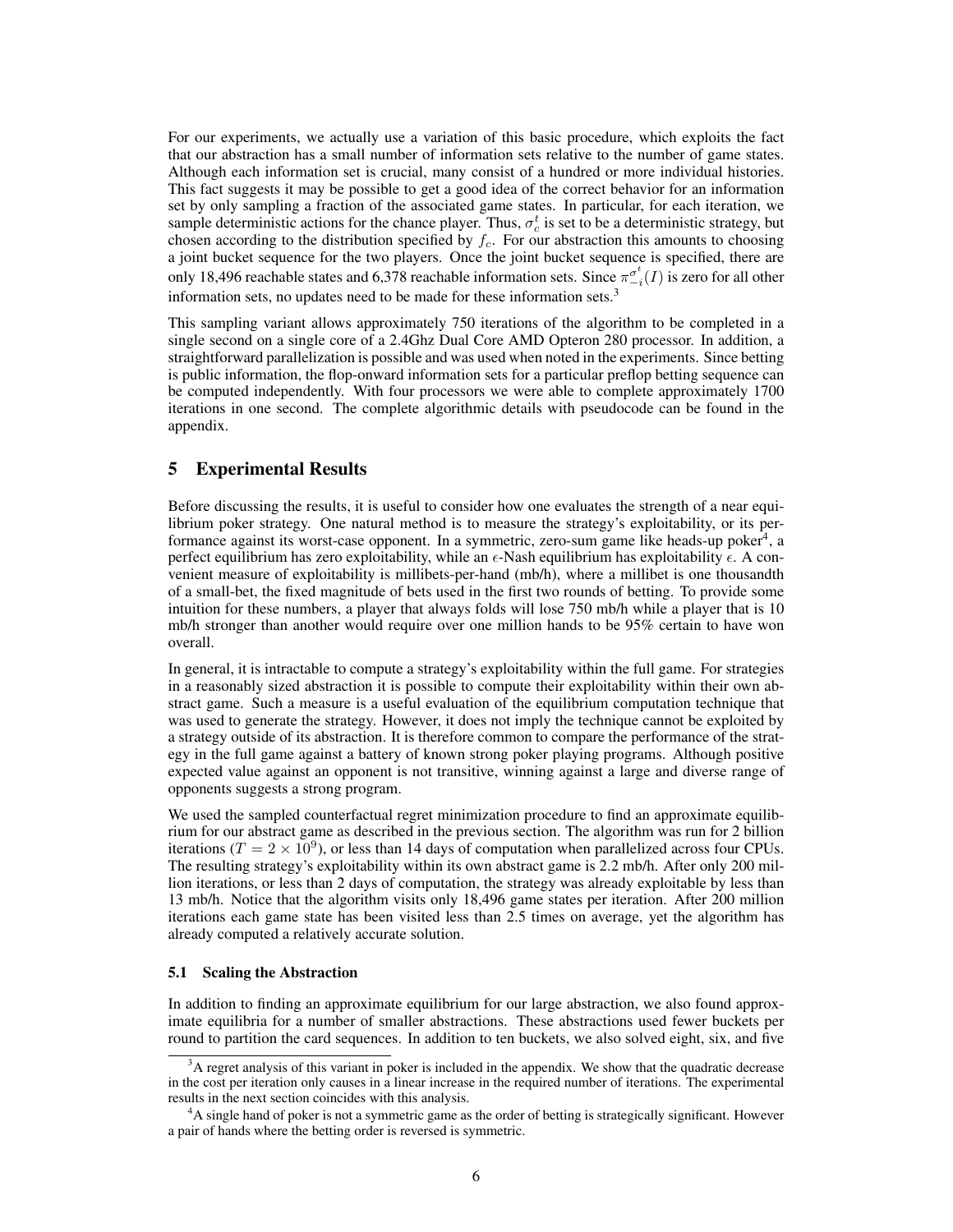

Figure 1: (a) Number of game states, number of iterations, computation time, and exploitability (in its own abstract game) of the resulting strategy for different sized abstractions. (b) Convergence rates for three different sized abstractions. The x-axis shows the number of iterations divided by the number of information sets in the abstraction.

bucket variants. As these abstractions are smaller, they require fewer iterations to compute a similarly accurate equilibrium. For example, the program computed with the five bucket approximation (CFR5) is about 250 times smaller with just under  $10^{10}$  game states. After 100 million iterations, or 33 hours of computation without any parallelization, the final strategy is exploitable by 3.4 mb/h. This is approximately the same size of game solved by recent state-of-the-art algorithms [?, 7] with many days of computation.

Figure 1b shows a graph of the convergence rates for the five, eight, and ten partition abstractions. The y-axis is exploitability while the x-axis is the number of iterations normalized by the number of information sets in the particular abstraction being plotted. The rates of convergence almost exactly coincide showing that, in practice, the number of iterations needed is growing linearly with the number of information sets. Due to the use of sampled bucket sequences, the time per iteration is nearly independent of the size of the abstraction. This suggests that, in practice, the overall computational complexity is only linear in the size of the chosen card abstraction.

#### 5.2 Performance in Full Texas Hold'em

We have noted that the ability to solve larger games means less abstraction is necessary, resulting in an overall stronger poker playing program. We have played our four near equilibrium bots with various abstraction sizes against each other and two other known strong programs: PsOpti4 and S2298. PsOpti4 is a variant of the equilibrium strategy described in [2]. It was the stronger half of Hyperborean, the AAAI 2006 Computer Poker Competition's winning program. It is available under the name SparBot in the entertainment program Poker Academy, published by BioTools. We have calculated strategies that exploit it at 175 mb/h. S2298 is the equilibrium strategy described in [?]. We have calculated strategies that exploit it at 52.5 mb/h. In terms of the size of the abstract game PsOpti4 is the smallest consisting of a small number of merged three round games. S2298 restricts the number of bets per round to 3 and uses a five bucket per round card abstraction based on hand-strength, resulting an abstraction slightly smaller than CFR5.

Table 1 shows a cross table with the results of these matches. Strategies from larger abstractions consistently, and significantly, outperform their smaller counterparts. The larger abstractions also consistently exploit weaker bots by a larger margin (e.g., CFR10 wins 19mb/h more from S2298 than CFR5).

Finally, we also played CFR8 against the four bots that competed in the bankroll portion of the 2006 AAAI Computer Poker Competition, which are available on the competition's benchmark server [9]. The results are shown in Table 2, along with S2298's previously published performance against the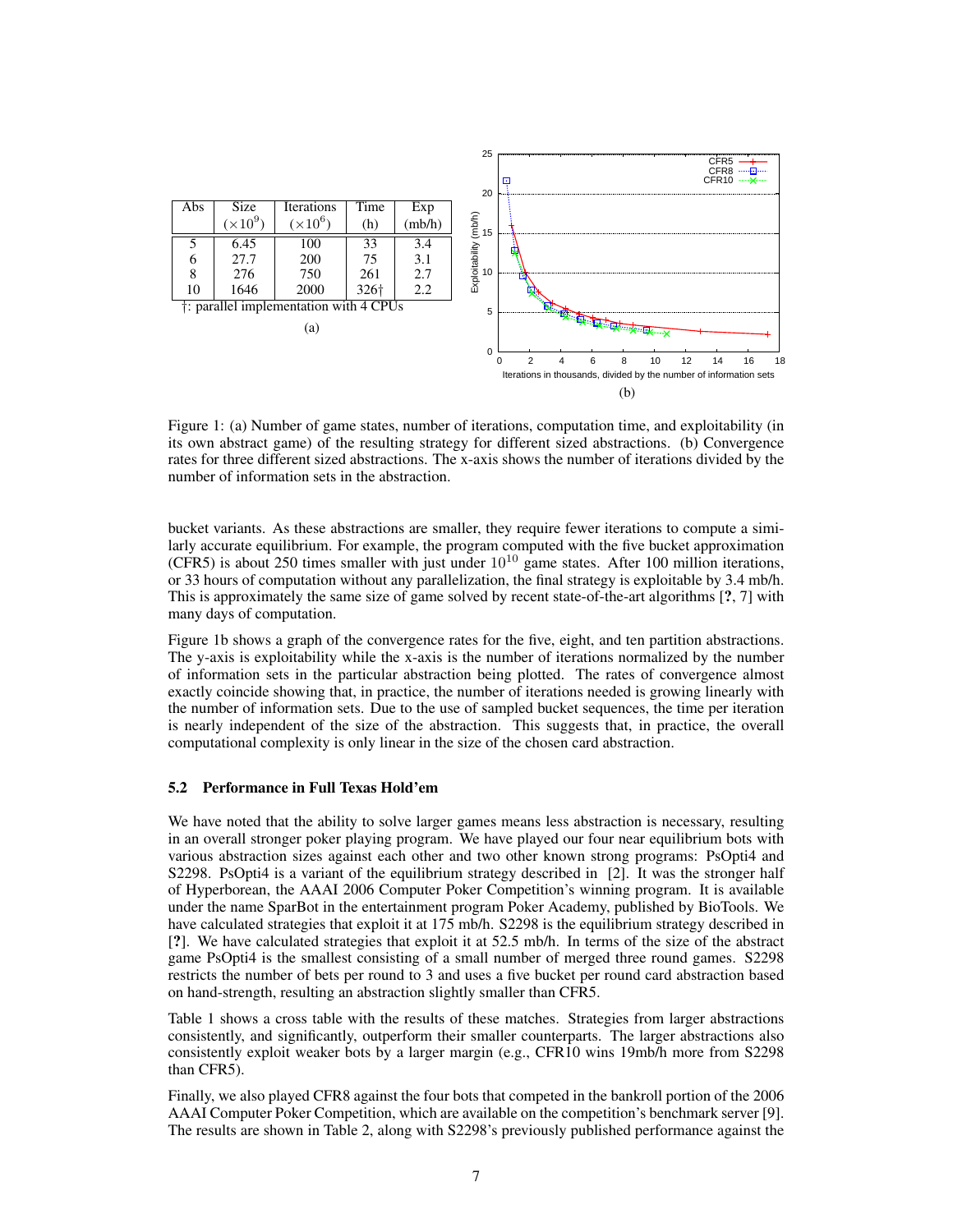|                   | PsOpti4 | S2298 | CFR5  | CFR6  | CFR8  | CFR10    | Average |
|-------------------|---------|-------|-------|-------|-------|----------|---------|
| PsOpti4           |         | $-28$ | $-36$ | -40   | $-52$ | $-55$    | $-35$   |
| S2298             | 28      | 0     | $-17$ | $-24$ | $-30$ | $-36$    | $-13$   |
| CFR <sub>5</sub>  | 36      | 17    | 0     | $-5$  | $-13$ | $-20$    |         |
| CFR <sub>6</sub>  | 40      | 24    |       |       | $-9$  | $-14$    | ⇁       |
| CFR <sub>8</sub>  | 52      | 30    | 13    | Q     |       | -6       | 16      |
| CFR <sub>10</sub> | 55      | 36    | 20    | 14    | 6     | $\theta$ | 22      |
| Max               | 55      | 36    | 20    | 14    |       |          |         |

Table 1: Winnings in mb/h for the row player in full Texas Hold'em. Matches with Opti4 used 10 duplicate matches of 10,000 hands each and are significant to 20 mb/h. Other matches used 10 duplicate matches of 500,000 hands each are are significant to 2 mb/h.

|                   | <b>Hyperborean</b> | <b>BluffBot</b> | Monash | Teddy | Average         |
|-------------------|--------------------|-----------------|--------|-------|-----------------|
| S <sub>2298</sub> |                    |                 | 695    |       |                 |
| CFR8              | 106                | 70              | 746    |       | 20 <sup>r</sup> |

same bots [?]. The program not only beats all of the bots from the competition but does so by a larger margin than S2298.

## 6 Conclusion

We introduced a new regret concept for extensive games called counterfactual regret. We showed that minimizing counterfactual regret minimizes overall regret and presented a general and pokerspecific algorithm for efficiently minimizing counterfactual regret. We demonstrated the technique in the domain of poker, showing that the technique can compute an approximate equilibrium for abstractions with as many as  $10^{12}$  states, two orders of magnitude larger than previous methods. We also showed that the resulting poker playing program outperforms other strong programs, including all of the competitors from the bankroll portion of the 2006 AAAI Computer Poker Competition.

# References

- [1] D. Koller and N. Megiddo. The complexity of two-person zero-sum games in extensive form. *Games and Economic Behavior*, pages 528–552, 1992.
- [2] D. Billings, N. Burch, A. Davidson, R. Holte, J. Schaeffer, T. Schauenberg, and D. Szafron. Approximating game-theoretic optimal strategies for full-scale poker. In *International Joint Conference on Artificial Intelligence*, pages 661–668, 2003.
- [3] A. Gilpin and T. Sandholm. Finding equilibria in large sequential games of imperfect information. In *ACM Conference on Electronic Commerce*, 2006.
- [4] A. Gilpin and T. Sandholm. A competitive texas hold'em poker player via automated abstraction and real-time equilibrium computation. In *National Conference on Artificial Intelligence*, 2006.
- [5] G. Gordon. No-regret algorithms for online convex programs. In *Neural Information Processing Systems 19*, 2007.
- [6] M. Zinkevich, M. Bowling, and N. Burch. A new algorithm for generating strong strategies in massive zero-sum games. In *Proceedings of the Twenty-Seventh Conference on Artificial Intelligence (AAAI)*, 2007. To Appear.
- [7] A. Gilpin, S. Hoda, J. Pena, and T. Sandholm. Gradient-based algorithms for finding nash equilibria in extensive form games. In *Proceedings of the Eighteenth International Conference on Game Theory*, 2007.
- [8] M. Osborne and A. Rubenstein. *A Course in Game Theory*. The MIT Press, Cambridge, Massachusetts, 1994.
- [9] M. Zinkevich and M. Littman. The AAAI computer poker competition. *Journal of the International Computer Games Association*, 29, 2006. News item.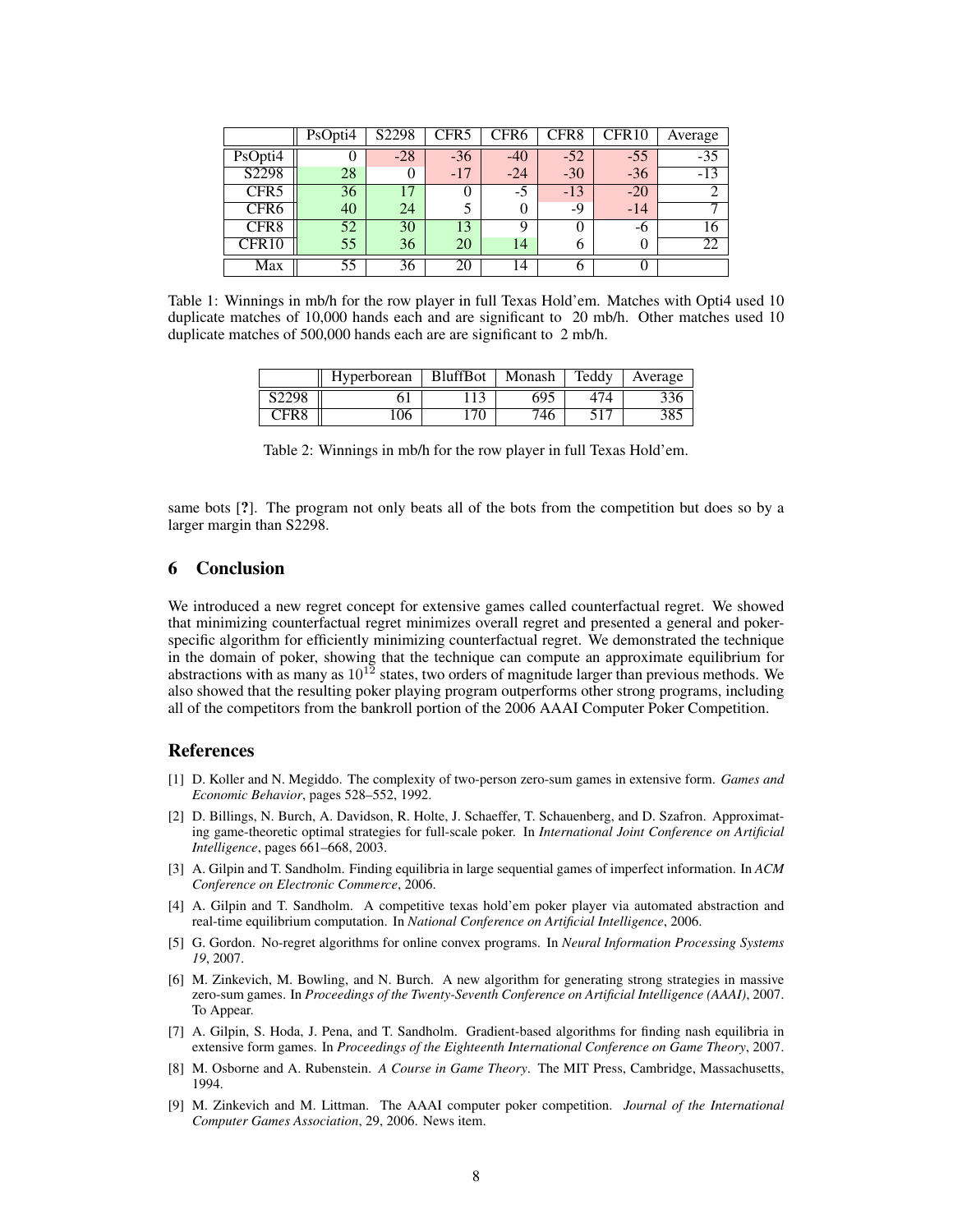# A Appendix

## A.1 Proof of Theorem 3

Define  $D(I)$  to be the information sets of player i reachable from I (including I). Define  $\sigma|_{D(I)\to\sigma'}$  to be a strategy profile equal to  $\sigma$  except in the information sets in  $D(I)$  where it is equal to  $\sigma'.$  The **full counterfactual** regret is:

$$
R_{i,\text{full}}^T(I) = \frac{1}{T} \max_{\sigma' \in \Sigma_i} \sum_{t=1}^T \pi_{-i}^{\sigma^t}(I) \left( u_i(\sigma^t|_{D(I) \to \sigma'}, I) - u_i(\sigma^t, I) \right)
$$
(9)

Again, we define  $R_{i,\text{full}}^{T,+}(I) = \max(R_{i,\text{full}}^T(I), 0)$ . Moreover, we define  $\text{succ}_i^{\sigma}(I'|I, a)$  to be the probability that  $I'$  is the next information set of player i visited given that the action a was just selected in information set I, and  $\sigma$  is the current strategy. If  $\sigma$  implies that I is unreachable because of an action of player i, that action is changed to allow I to be reachable. Define  $Succ_i(I, a)$  to be the set of all possible next information sets of player i visited given that action  $a \in A(I)$  was just selected in information set I. Define  $Succ_i(I)$  $\bigcup_{a \in A(I)} \text{Succ}_i(I, a)$ .

The following lemma describes the relationship between full and immediate counterfactual regret.

**Lemma 5** 
$$
R_{i,\text{full}}^T(I) \leq R_{i,\text{imm}}^T(I) + \sum_{I' \in \text{Succ}_i(I)} R_{i,\text{full}}^{T,+}(I')
$$

**Corollary 6**  $R_{i,\text{full}}^{T,+}(I) \leq R_{i,\text{imm}}^{T,+}(I) + \sum_{I' \in \text{Succ}_i(I)} R_{i,\text{full}}^{T,+}(I')$ 

Proof:

$$
R_{i,\text{full}}^T(I) = \frac{1}{T} \max_{a \in A(I)} \max_{\sigma' \in \Sigma_i} \sum_{t=1}^T \pi_{-i}^{\sigma^t}(I)
$$

$$
\left(u_i(\sigma^t|_{I \to a}, I) - u_i(\sigma^t, I) + \sum_{I' \in \text{Succ}_i(I, a)} \text{succ}_i^{\sigma}(I'|I, a) \left(u_i(\sigma^t|_{D(I) \to \sigma'}, I') - u_i(\sigma^t, I')\right)\right) \tag{10}
$$

$$
R_{i,\text{full}}^T(I) \leq \frac{1}{T} \max_{a \in A(I)} \max_{\sigma' \in \Sigma_1} \sum_{t=1}^T \pi_{-i}^{\sigma^t}(I) \left( u_i(\sigma^t |_{I \to a}, I) - u_i(\sigma^t, I) \right)
$$
  
+ 
$$
\frac{1}{T} \max_{a \in A(I)} \max_{\sigma' \in \Sigma_1} \sum_{t=1}^T \pi_{-i}^{\sigma^t}(I) \sum_{I' \in \text{Succ}_i(I, a)} \text{succ}_i^{\sigma}(I'|I, a) \left( u_i(\sigma^t |_{D(I) \to \sigma'}, I') - u_i(\sigma^t, I') \right) \tag{11}
$$

The first part of the expression on the right hand side is the immediate regret. For the second, we know that  $\pi_{-i}^{\sigma^t}(I)$ succ $_{i}^{\sigma}(I'|I,a) = \pi_{-i}^{\sigma^t}(I')$ , and that  $u_i(\sigma^t|_{D(I) \to \sigma'}, I') = u_i(\sigma^t|_{D(I') \to \sigma'}, I').$ 

$$
R_{i,\text{full}}^T(I) \leq R_{i,\text{imm}}^T(I)
$$
  
+ 
$$
\frac{1}{T} \max_{a \in A(I)} \max_{\sigma' \in \Sigma_i} \sum_{t=1}^T \sum_{I' \in \text{Succ}_i(I,a)} \pi_{-i}^{\sigma^t}(I') \left( u_i(\sigma^t|_{D(I') \to \sigma'}, I') - u_i(\sigma^t, I') \right) (12)
$$

$$
R_{i,\text{full}}^T(I) \leq R_{i,\text{imm}}^T(I) + \max_{a \in A(I)} \sum_{I' \in \text{Succ}_i(I,a)} \frac{1}{T} \max_{\sigma' \in \Sigma_i} \sum_{t=1}^T \pi_{-i}^{\sigma^t}(I') \left( u_i(\sigma^t |_{D(I') \to \sigma'}, I') - u_i(\sigma^t, I') \right) \tag{13}
$$

$$
R_{i,\text{full}}^T(I) \le R_{i,\text{imm}}^T(I) + \max_{a \in A(I)} \sum_{I' \in \text{Succ}_i(I,a)} R_{i,\text{full}}^T(I')
$$
(14)

Because the game is perfect recall, given distinct  $a, a' \in A(I)$ ,  $Succ_i(I, a)$  and  $Succ_i(I, a')$  are disjoint. Therefore:

$$
R_{i,\text{full}}^T(I) \le R_{i,\text{imm}}^T(I) + \sum_{I' \in \text{Succ}_i(I)} R_{i,\text{full}}^{T,+}(I') \tag{15}
$$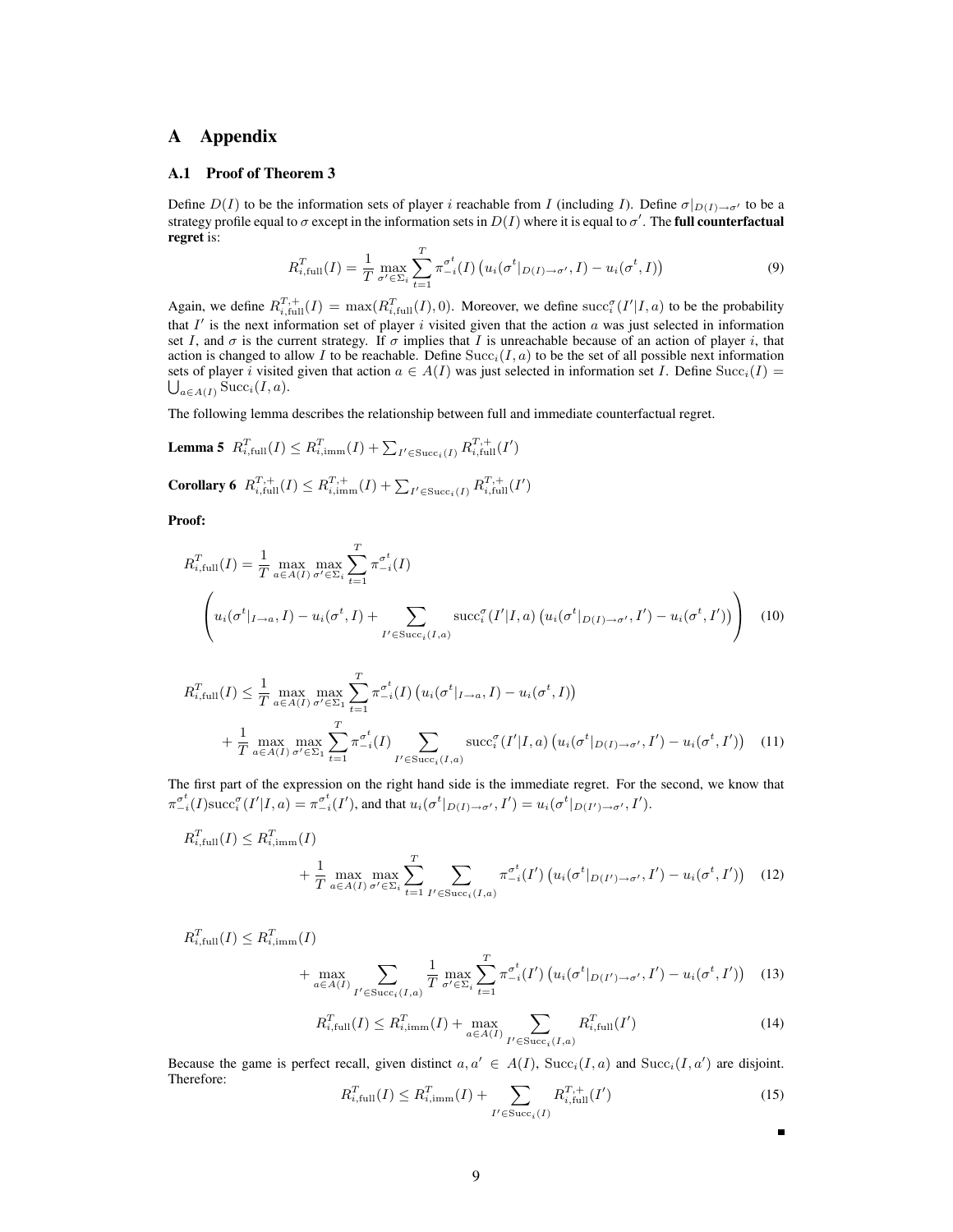We prove Theorem 3 by using a lemma that can be proven recursively:

**Lemma 7** 
$$
R_{i,\text{full}}^{T,+}(I) \le \sum_{I' \in D(I)} R_{i,\text{imm}}^{T,+}(I').
$$

**Proof:** We prove this for a particular game recursively on the size of  $D(I)$ . Observe that if an information set has no successors, then Corollary 6 proves the result. We use this as a basis step. Also, observe that  $D(I) = \{I\} \cup \bigcup_{I' \in \text{Succ}_i(I)} D(I'),$  and that if  $I' \in \text{Succ}_i(I)$ , then  $I \notin D(I')$ , implying  $|D(I')| < |D(I)|$ . Thus, by induction we can establish that:

$$
R_{i,\text{full}}^{T,+}(I) \le R_{i,\text{imm}}^{T,+}(I) + \sum_{I' \in \text{Succ}_i(I)} \sum_{I'' \in D(I')} R_{i,\text{imm}}^{T,+}(I'')
$$
(16)

Because the game is perfect recall, for any distinct  $I', I'' \in \text{Succ}_i(I), D(I')$  and  $D(I'')$  are disjoint. Therefore:

$$
R_{i,\text{imm}}^{T,+}(I) + \sum_{I' \in \text{Succ}_i(I)} \sum_{I'' \in D(I')} R_{i,\text{imm}}^{T,+}(I'') = \sum_{I' \in D(I)} R_{i,\text{imm}}^{T,+}(I') \tag{17}
$$

Ē

The result immediately follows.

**Proof (of Theorem 3):** If  $P(\emptyset) = i$ , then  $R_{i, \text{full}}^T(\{\emptyset\}) = R_i^T$ , and the theorem follows from Lemma 7. If this is not the case, then we can simply add a new information set at the beginning of the game, where player  $i$  only has one action.

#### A.2 Regret Matching

Blackwell's approachability theorem when applied to minimizing regret is known as regret matching. In general, regret matching can be defined in a domain where there are a fixed set of actions  $A$ , a function  $u^t$ :  $A \rightarrow \mathbf{R}$ , and on each round a distribution over the actions  $p^t$  is selected.

Define the regret of not playing action  $a \in A$  until time T as:

$$
R^{t}(a) = \frac{1}{T} \sum_{t=1}^{T} u^{t}(a) - \sum_{a \in A} p^{t}(a) u^{t}(a)
$$
\n(18)

and define  $R^{t,+}(a) = \max(R^t(a), 0)$ . To apply regret matching, one chooses the distribution:

$$
p^{t}(a) = \begin{cases} \frac{R^{t-1,+}(a)}{\sum_{a' \in A} R^{t-1,+}(a')} & \text{if } \sum_{a' \in A} R^{t-1,+}(a') > 0\\ \frac{1}{|A|} & \text{otherwise} \end{cases}
$$
(19)

**Theorem 8** If  $|u| = \max_{t \in \{1...T\}} \max_{a,a' \in A} (u^t(a) - u^t(a'))$ , the regret of the regret matching algorithm is *bounded by:*

$$
\max_{a \in A} R^t(a) \le \frac{|u|\sqrt{|A|}}{\sqrt{T}}\tag{20}
$$

Blackwell's original result [?] focused on the case where an action (or vector) is chosen at random (instead of a distribution over actions) and gave a probabilistic guarantee. The result above focuses on the distributions selected, and is more applicable to a scenario where a probability is selected instead of an action.

For a proof, see [5].

## A.3 Proof of Theorem 4

Observe that Equation 8 is an implementation of regret matching. Moreover, observe that for all  $I \in \mathcal{I}_i$ ,  $a \in A(I), \pi_{-i}^{\sigma^t}(I)(u_i(\sigma^t|_{I\to a}, I) - u_i(\sigma^t, I)) \leq \Delta_{u,i}$ . Therefore, Theorem 8 states that the counterfactual regret of that node will be less than  $\Delta_{u,i}\sqrt{|A(I)|}/\sqrt{T} \leq \Delta_{u,i}|A_i|/\sqrt{T}$ . Summing over all  $I \in \mathcal{I}_i$  yields the result.

#### A.4 Poker-Specific Implementation

We need to iterate over all of the information sets reachable given the joint bucket sequence, and compute probabilities and regrets. In order to do this swiftly, we represent the data in each information set in a "player view tree": in other words, we never explicitly represent every state in the abstracted game: instead, we represent the information sets for each player in its own tree, with each node  $n$  being one of four types: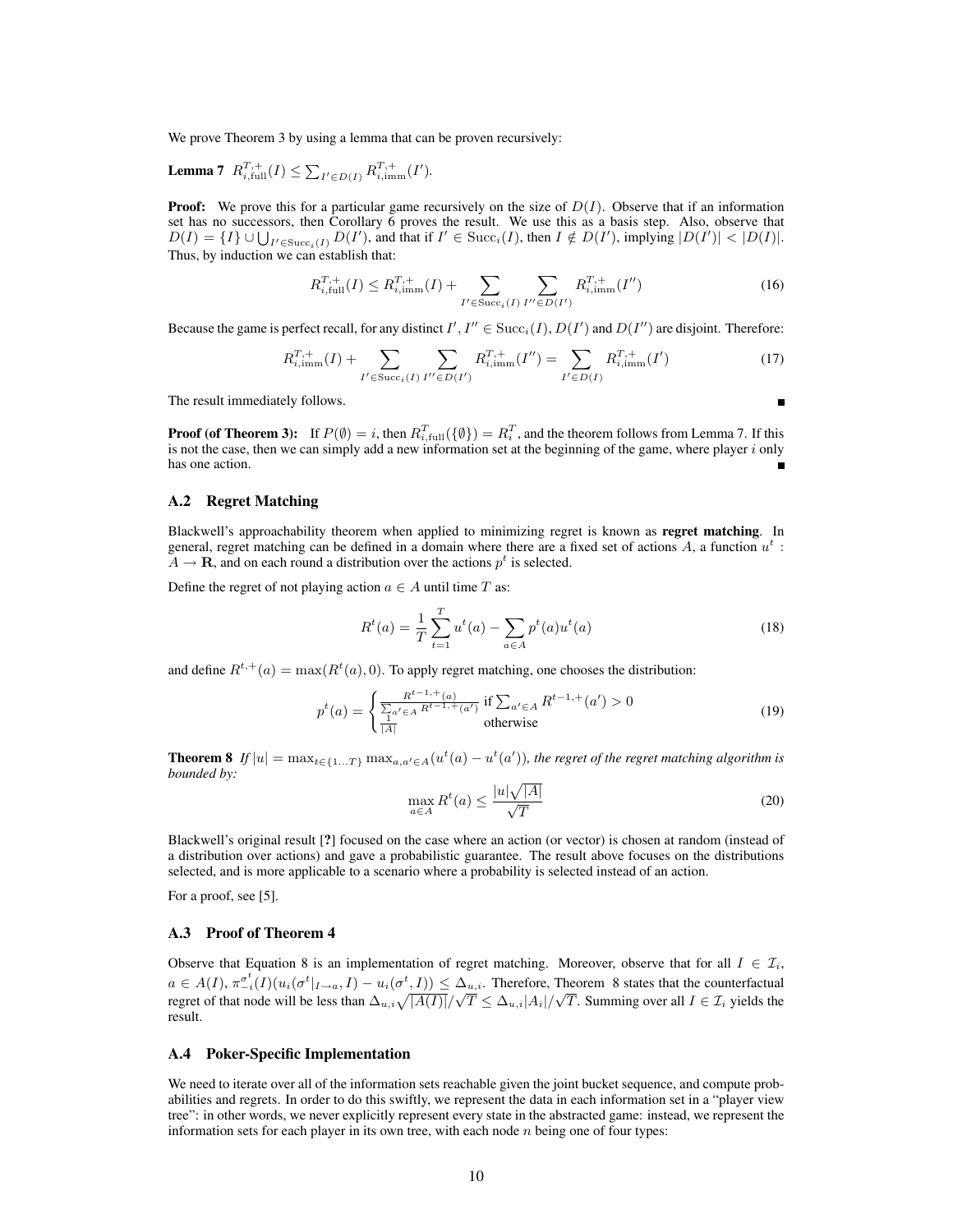- Bucket Nodes: nodes representing where information about the cards is observed. Has a child node (an opponent or player node) for each different class that could be observed at that point.
- Opponent Nodes: nodes representing where the opponent takes an action. Has a child node for each action.
- Player Nodes: nodes representing where the current player takes an action. Contains the average regret with respect to each action, the total probability for each action until this point, and a child node for each action (either an opponent, bucket, or terminal node). There is an implicit information set associated with this node, which we will write as  $I(n)$ .
- Terminal Nodes: nodes where the game ends due to someone folding or a showdown. Given the probability of a win,loss, and tie, has sufficient information to compute an expected utility for the hand given that the node was reached.

Each player observes different pieces of information about the game, and therefore travels to a different part of its tree during the computation. Our algorithm recurses over both trees in a paired fashion. Before we begin, define  $u'_i(\sigma, \tilde{I}) = \pi_{-i}^{\sigma}(\tilde{I})u_i(\sigma, I)$ . For each node in the trees, there will be a value  $u_i(\sigma, n)$  which we use in order to compute the values  $u_i(\sigma, I)$  and  $u_i(\sigma, I, a)$ , which is the expected value given information set I is reached and action a is taken.

# Algorithm 1 WALKTREES $(r_1, r_2, b, p_1, p_2)$

**Require:** A node  $r_1$  for an information set tree for player 1. **Require:** A node  $r_2$  for an information set tree for player 2. **Require:** A joint bucket sequence *b*. **Require:** A probability  $p_1$  of player 1 playing to reach the node. **Require:** A probability  $p_2$  of player 2 playing to reach the node. **Ensure:** The utility  $u_i(\sigma, r_i)$  for player 1 and player 2. 1: if  $r_1$  is a player node (meaning  $r_2$  is an opponent node) then 2: Compute  $\sigma_1(I(r_1))$  according to Equation 8.<br>3: **for** Each action  $a \in A(I(r_1))$  **do** 3: **for** Each action  $a \in A(I(r_1))$  **do**<br>4: Find the associated child of  $c_1$ 4: Find the associated child of  $c_1$  of  $r_1$  and  $c_2$  of  $r_2$ .<br>5: Compute  $u_1(\sigma, I(r_1), a)$  and  $u_2(\sigma, r_2, a)$ Compute  $u_1(\sigma, I(r_1), a)$  and  $u_2(\sigma, r_2, a)$  from WALKTREES( $c_1, c_2, b, p_1 \times p_2$  $\sigma_1(I(r_1))(a), p_2).$ 6: end for 7: Compute  $u_1(\sigma, I(r_1))) = \sum_{a \in A(I(r_1))} \sigma_1(I(r_1))(a)u_1(\sigma, I(r_1), a)$ . 8: **for** Each action  $a \in A(I(r_1))$  do 9:  $R_1(I, a) = \frac{1}{T+1} \left( TR_1(I, a) + p_2(u_1(\sigma, I(r_1), a) - u_1(\sigma, I(r_1))) \right)$ 10: end for 11: Set  $u_1(\sigma, r_1) = u_1(\sigma, I(r_1))$ 12: Compute  $u_2(\sigma, r_2) = \sum_{a \in A(I(r_1))} \sigma_1(I(r_1))(a)u_2(\sigma, r_2, a)$ . 13: else if  $r_2$  is a player node (meaning  $r_1$  is an opponent node) then 14: do (opposite of above) 15: **else if**  $r_1$  is a bucket node **then** 16: Choose the child  $c_1$  of  $r_1$  according to the class in b for player 1 on the appropriate round and the child  $c_2$  of  $r_2$  similarly. 17: Find  $u_1(\sigma, c_1)$  and  $u_2(\sigma, c_2)$  from WALKTREES $(c_1, c_2, b, p_1, p_2)$ . 18: Set  $u_1(\sigma, r_1) = u_1(\sigma, c_1)$  and  $u_2(\sigma, r_2) = u_2(\sigma, c_2)$ . 19: **else if**  $r_1$  is a terminal node **then** 20: Find  $u_1(\sigma, r_1)$  and  $u_2(\sigma, r_2)$ , the utility of each player if this node is actually reached.

```
21: end if
```
## A.5 Poker-Specific Analysis

We first analyze the non-sampling algorithm from Section 3, significantly tightening the presented regret bounds for the specific case of poker games. We then give a regret analysis for the sampling implementation described in Section 4 and used in the experimental results presented in Section 5.

## A.5.1 Non-Sampling Algorithm

In Section 3, we discussed Blackwell's Approachability Theorem being applied in every information set. The disadvantage of such an algorithm is that every iteration involves a walk across the entire game tree. The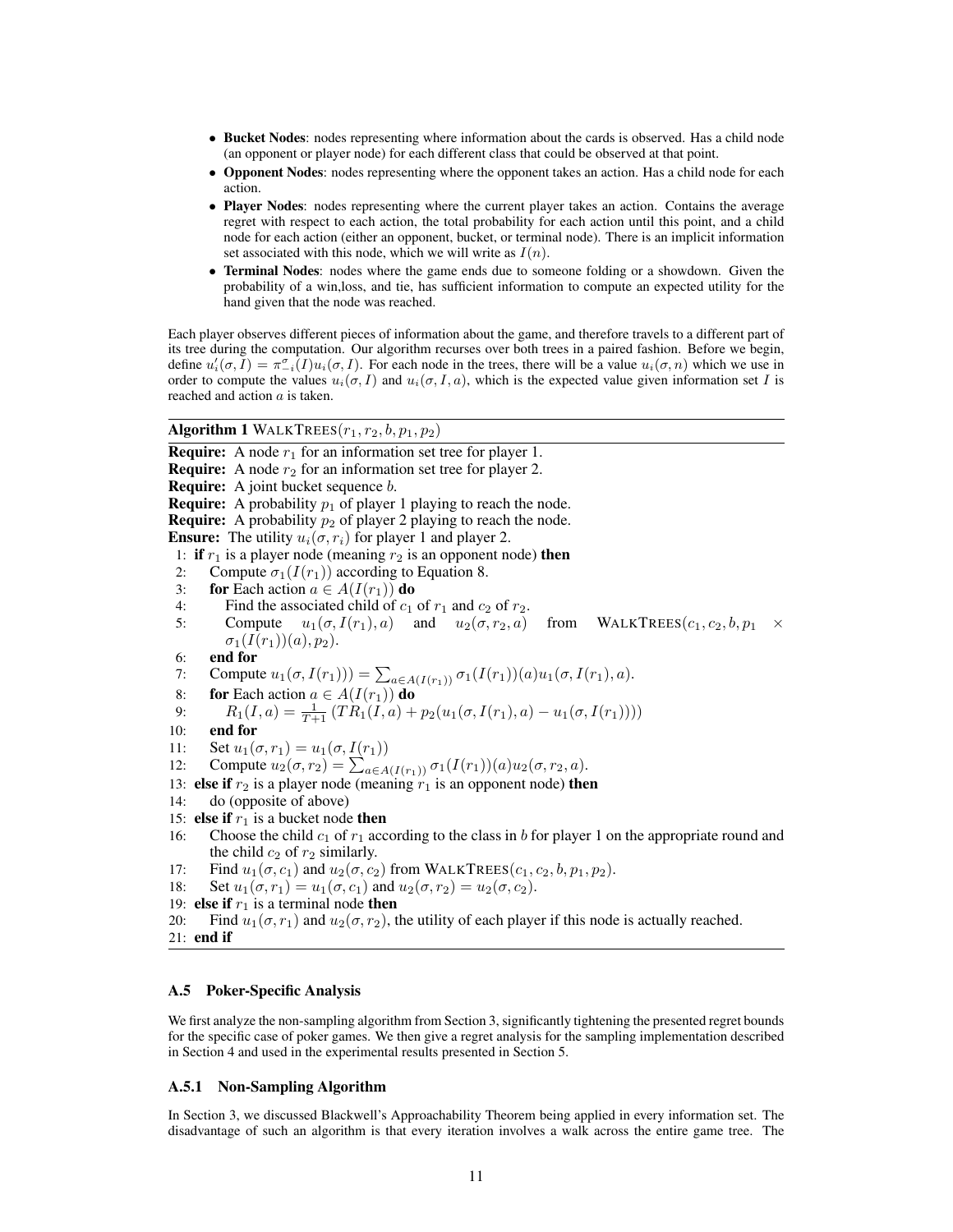advantage of such an algorithm is that it converges really quickly in terms of iterations. In this analysis, we focus on poker.

If we can bound the difference in any two counterfactual utilities at every information set, we can achieve a bound on the overall regret, because Blackwell's Approachability Theorem gives a guarantee based upon this. In particular, after T time steps, if the bound for the counterfactual utility at an information set is  $\Delta_{u,1}(I)$ , and there are  $|A(I)|$  actions, then the counterfactual regret is bounded by:

$$
R_1^T(I) \le \frac{\Delta_{u,1}(I)\sqrt{|A(I)|}}{\sqrt{T}}\tag{21}
$$

By Theorem 3, this means the average overall regret is bounded by:

$$
R_1^T \le \sum_{I \in \mathcal{I}_1} \frac{\Delta_{u,1}(I)\sqrt{|A(I)|}}{\sqrt{T}} \tag{22}
$$

First of all, define  $\Delta_{u,1}$  to be the overall range of utilities in limit poker (48 small bets/hand). In particular, given  $\pi_0(I)$  (the probability of chance acting to reach a node),  $\Delta_{u,1}(I) \leq \pi_0(I)\Delta_{u,1}$ . In limit one could be more precise, because any information set that begins with both players checking on the pre-flop has a tighter limit on the maximum won or lost, but bounding based on chance nodes is more crucial. In the next step, we leverage the structure of poker: in particular, the fact that all actions are observable. Define  $B_1$  to be the set of all betting sequences where the first player has to act: in particular,  $B_1$  can be considered a partition of the information sets  $\mathcal{I}_1$  (such that each  $B \in \mathcal{B}_1$  is a set of information sets). Note that, for all  $B \in \mathcal{B}_1$ :

$$
\sum_{I \in B} \pi_0(I) = 1 \tag{23}
$$

Moreover, observe that we can define  $A(B)$  to be the set of actions available at any information set in B. Applying these concepts to the equation:

$$
R_1^T \le \sum_{B \in \mathcal{B}_1} \frac{\sqrt{|A(B)|} \Delta_{u,1}}{\sqrt{T}} \tag{24}
$$

$$
R_1^T \le \frac{\Delta_{u,1}}{\sqrt{T}} \sum_{B \in \mathcal{B}_1} \sqrt{|A(B)|} \tag{25}
$$

Thus, *increasing the size of the card abstraction does not affect the rate of convergence*. This is not as surprising as one might think: if one imagined  $n$  independent algorithms minimizing regret, each with a bound on their utility of  $\Delta_{u,1}$ , then one would expect that the theoretical bound on the average of the algorithms would closely resemble the theoretical bound on the average of one particular algorithm. This is very similar to what was leveraged in this section. However, the number of information sets does have an affect on the cost of an iteration: each game state in the abstraction must be traversed in every iteration. This is the primary motivation for WALKTREES.

#### A.5.2 Sampling Algorithm

In order to analyze WALKTREES, we focus on two different measures of regret:

- 1.  $\hat{R}$ , the regret measured by the algorithm.
- 2. R, the underlying regret (if all states were visited every iteration).

In this implementation, the range of counterfactual utilities can be  $\Delta_{u,1}$  in almost every state. Define  $C^T(I)$  to be the number of times an information set I was visited until time  $T$ : in particular, how many times the bucket sequence that makes I reachable was selected. Blackwell's Approachability Theorem yields us:

$$
\hat{R}_1^T(I) \le \frac{\Delta_{u,1}(I)\sqrt{|A(I)|}\sqrt{C^T(I)}}{T} \tag{26}
$$

Note that this is the average regret bound for  $C^{T}(I)$  iterations averaged over T iterations. Observe that for any  $B \in \mathcal{B}_1$  (see Section A.5.1),  $\sum_{I \in B} C^T(I) = T$ . Define  $Y = \max_{B \in \mathcal{B}_1} |B|$ , in other words the number of card partitions on the river. Then  $\sum_{I \in B} \sqrt{C^T(I)} \leq \sqrt{YT}$  (this is because, for arbitrary m, n,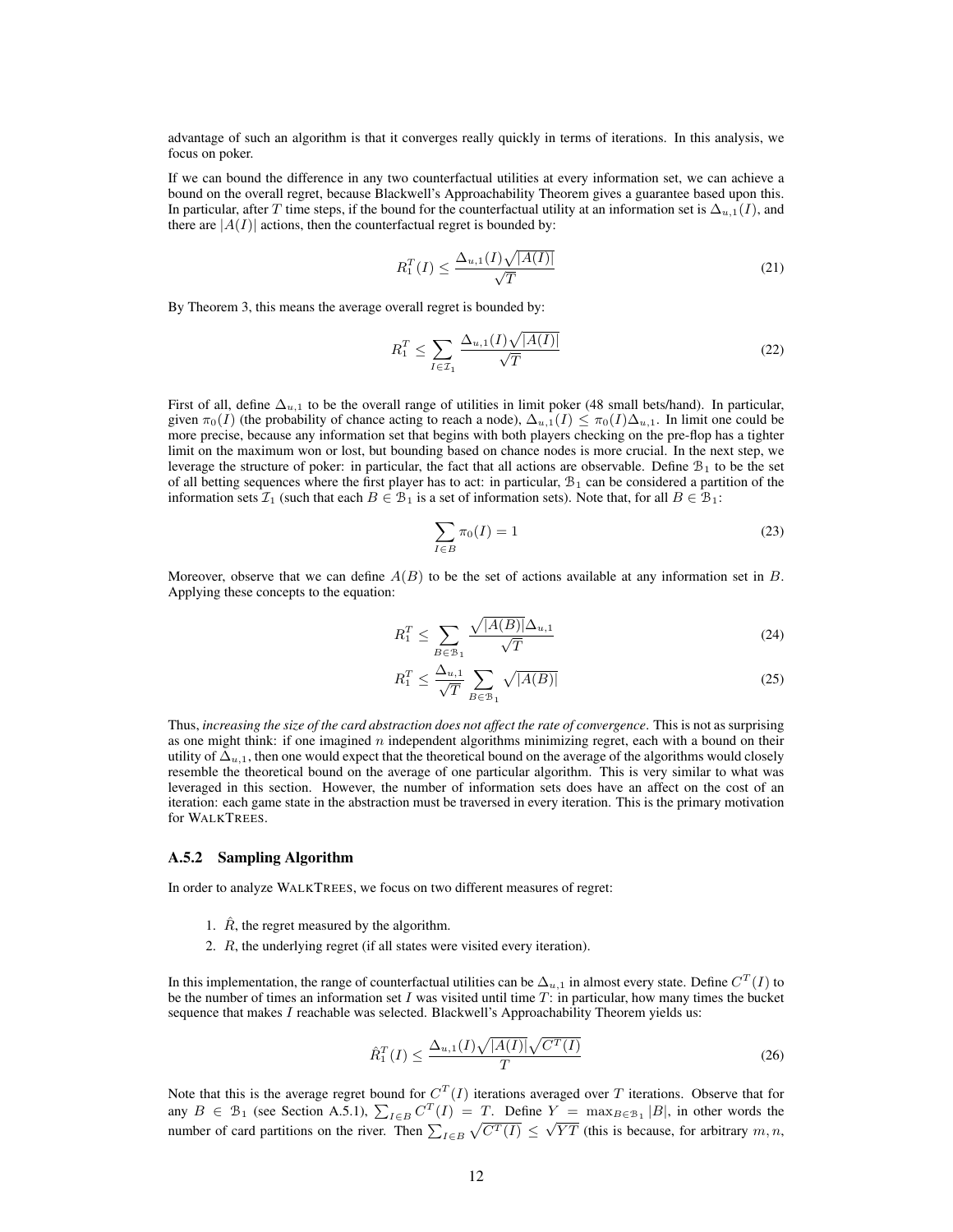$(a_1 \dots a_m) \in \mathbf{R}^m$ , where  $a_i \geq 0$  and  $\sum_{i=1}^m a_i = n, \sum_{i=1}^m$  $\sqrt{a_i} \leq \sqrt{mn}$ ).

$$
\sum_{I \in B} \hat{R}^T(I) \le \sum_{I \in B} \frac{\Delta_{u,1} \sqrt{|A(I)|} \sqrt{C^T(I)}}{T}
$$
\n(27)

$$
\sum_{I \in B} \hat{R}^T(I) \le \frac{\sqrt{|A(B)|} \Delta_{u,1} \sqrt{Y}}{\sqrt{T}} \tag{28}
$$

$$
\hat{R}_1^T \le \frac{\Delta_{u,1}\sqrt{Y}}{\sqrt{T}} \sum_{B \in \mathcal{B}_1} \sqrt{|A(B)|} \tag{29}
$$

$$
\hat{R}_1^T \le \frac{\Delta_{u,1}\sqrt{Y}}{\sqrt{T}} |B_1|\sqrt{|A_1|} \tag{30}
$$

Thus, the regret bound has increased by a factor of  $\sqrt{Y}$ : however, the computation per round has decreased by a factor of nearly  $Y^2$ , resulting in a dramatic overall gain, so long as R and  $\hat{R}$  are similar.

This last portion is tricky: since the algorithm is randomized, we cannot guarantee that every information set is reached, let alone that it has converged. Therefore, instead of proving a bound on the absolute difference of R and  $\hat{R}$ , we focus on proving a probabilistic connection.

In particular, we will focus on the similarity of the counterfactual regret  $(R^T(I)$  and  $\hat{R}^T(I)$ ) in every node. In particular, we will focus on the similarity of the counterfactual regret of a particular action at a particular time  $(r_1^t(I, a)$  and  $\hat{r}_1^t(I, a)$ ). Define Reach $^t(I)$  to be true if I is reachable given the actions of nature at time t. Formally:

$$
r_1^t(I,a) = \pi_{-1}^{\sigma_t^t}(I) \left( u_1(\sigma^t |_{I \to a}, I) - u_1(\sigma^t, I) \right)
$$
\n(31)

$$
\hat{r}_1^t(I,a) = \begin{cases} \frac{r_1^t(I,a)}{\pi_0(I)} & \text{if } \text{Reach}^t(I) \\ 0 & \text{otherwise} \end{cases}
$$
 (32)

It is the case that  $\mathbf{E}[r_1^t(I,a) - \hat{r}_1^t(I,a)] = 0$ . These are the elementary components of  $R_1^T(I)$  and  $\hat{R}_1^T(I)$ , because:

$$
R_1^T(I) = \frac{1}{T} \max_{a \in A(I)} \sum_{t=1}^T r_1^t(I, a)
$$
\n(33)

$$
\hat{R}_1^T(I) = \frac{1}{T} \max_{a \in A(I)} \sum_{t=1}^T \hat{r}_1^t(I, a)
$$
\n(34)

We bound the expected squared difference between  $\sum_{I \in \mathcal{I}_i} R_1^T(I)$  and  $\sum_{I \in \mathcal{I}_i} \hat{R}_1^T(I)$  in order to prove that they are close, because for any random variable  $X$ :

$$
\Pr[|X| \ge k\sqrt{\mathbf{E}[X^2]}] \le \frac{1}{k^2} \tag{35}
$$

by Markov's Inequality.

$$
\mathbf{E}[(\sum_{I \in \mathcal{I}_1} (R_1^T(I) - \hat{R}_1^T(I)))^2] \leq |\mathcal{I}_1| \sum_{I \in \mathcal{I}_1} \mathbf{E}[(R_1^T(I) - \hat{R}_1^T(I))^2]
$$
(36)

This is because, for all  $a_1 \dots a_k \in \mathbf{R}$ ,  $(\sum_{i=1}^k a_i)^2 \le k \sum_{i=1}^k a_i^2$ . Finally:

$$
\left(R_1^T(I) - \hat{R}_1^T(I)\right)^2 = \left(\frac{1}{T} \max_{a \in A(I)} \sum_{t=1}^T r_1^t(I, a) - \frac{1}{T} \max_{a \in A(I)} \sum_{t=1}^T \hat{r}_1^t(I, a)\right)^2 \tag{37}
$$

$$
\left(R_1^T(I) - \hat{R}_1^T(I)\right)^2 \le \frac{1}{T^2} \max_{a \in A(I)} \left(\sum_{t=1}^T r_1^t(I,a) - \sum_{t=1}^T \hat{r}_1^t(I,a)\right)^2 \tag{38}
$$

$$
\left(R_1^T(I) - \hat{R}_1^T(I)\right)^2 \le \frac{1}{T^2} \sum_{a \in A(I)} \left(\sum_{t=1}^T r_1^t(I,a) - \sum_{t=1}^T \hat{r}_1^t(I,a)\right)^2 \tag{39}
$$

$$
\mathbf{E}[(R_1^T(I) - \hat{R}_1^T(I))^2] \le \frac{1}{T^2} \sum_{a \in A(I)} \sum_{t=1}^T \mathbf{E}[(r_1^t(I, a) - \hat{r}_1^t(I, a))^2]
$$
(40)